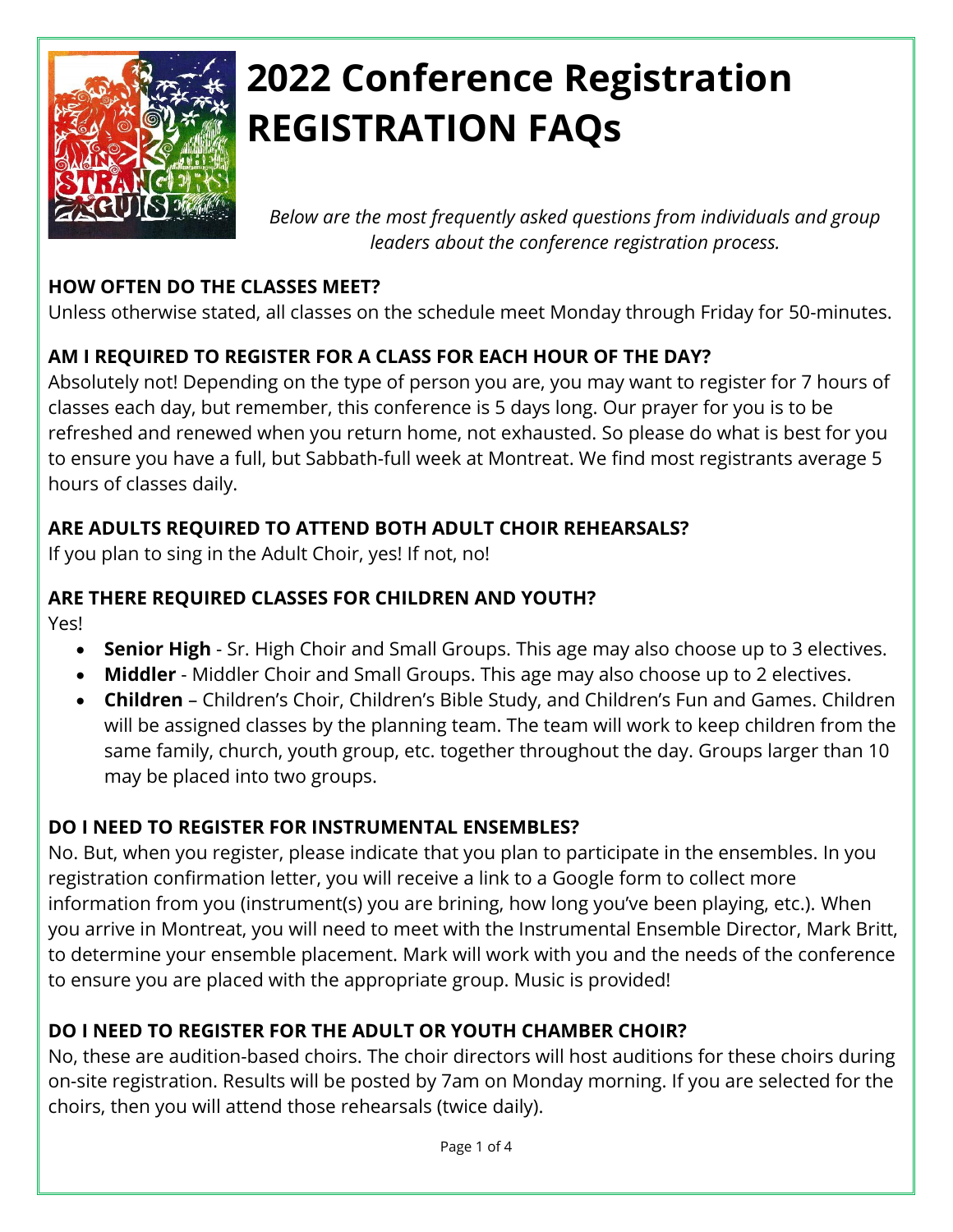#### **MAY I REGISTER FOR MORE THAN ONE HANDBELL CLASS?**

To ensure all conferees may register for a handbell class, all registrants are limited to two classes. However, during on-site registration you may register for any remaining slots in any of the handbell classes.

### **MY CHILD, SPOUSE, ETC. DOES NOT HAVE AN EMAIL ADDRESS. HOW CAN I REGISTER THIS PERSON?**

Middlers and children registrants do not require an email address as long as they are being registered with other adult registrants. However, if you do not have an email address for a particular registrant, please enter the registrant's initials @noemail.com (e.g. kla@noemail.com).

#### **HOW DO I REGISTER A GROUP FROM MY CHURCH? CAN I ADD REGISTRANTS TO MY GROUP AFTER I'VE ALREADY REGISTERED?**

Please complete the Group Registration Form for you to register a group from your church. The form will be available in October. The Group Additions/Cancellations Form may be completed for additional registrations and/or cancellations to your group.

### **DO I NEED TO REGISTER "EXTRA" ADULTS THAT I BRING WITH OUR GROUP TO THE CONFERENCE? (I.E. COOKS, DRIVERS, CHAPERONES, ETC.)**

PAM requires a 1:6 adult to child/youth ratio. We encourage all adult advisors to register as chaperones and take part in small groups, worship, evening events to provide a more complete, fulfilling conference experience. However, in order to accommodate the needs of groups who bring extra adults to function as cooks, drivers, chaperones, etc., you will have the option to register as either a Chaperone Attending Classes or Chaperone Not Attending Classes during the online the registration process. The cost for all chaperones is \$50.

Chaperones Attending Classes will be assigned to classes prior to arrival. To confirm, there must be at least a 1:6 Chaperone Attending Classes to youth/children ratio. Children's chaperones will be kept with their children. Middler and Senior High chaperones will be assigned to a small group, two additional classes, and one evening event.

# **WILL CHAPERONES BE IN CLASSES AND SMALL GROUPS WITH THEIR YOUTH?**

Not necessarily. Youth are assigned to small groups so that there are ordinarily no two individuals from each back-home group in the same small group. Therefore, chaperones registered to participate in small groups and classes will be assigned to a small group with youth from churches all over the country. We ask that you trust the process of small group placement - it works! Year after year, strangers on Monday morning have become life-long friends by week's end. There will be no less than 3-4 adults in each small group. All Small Group Leaders have gone through background checks.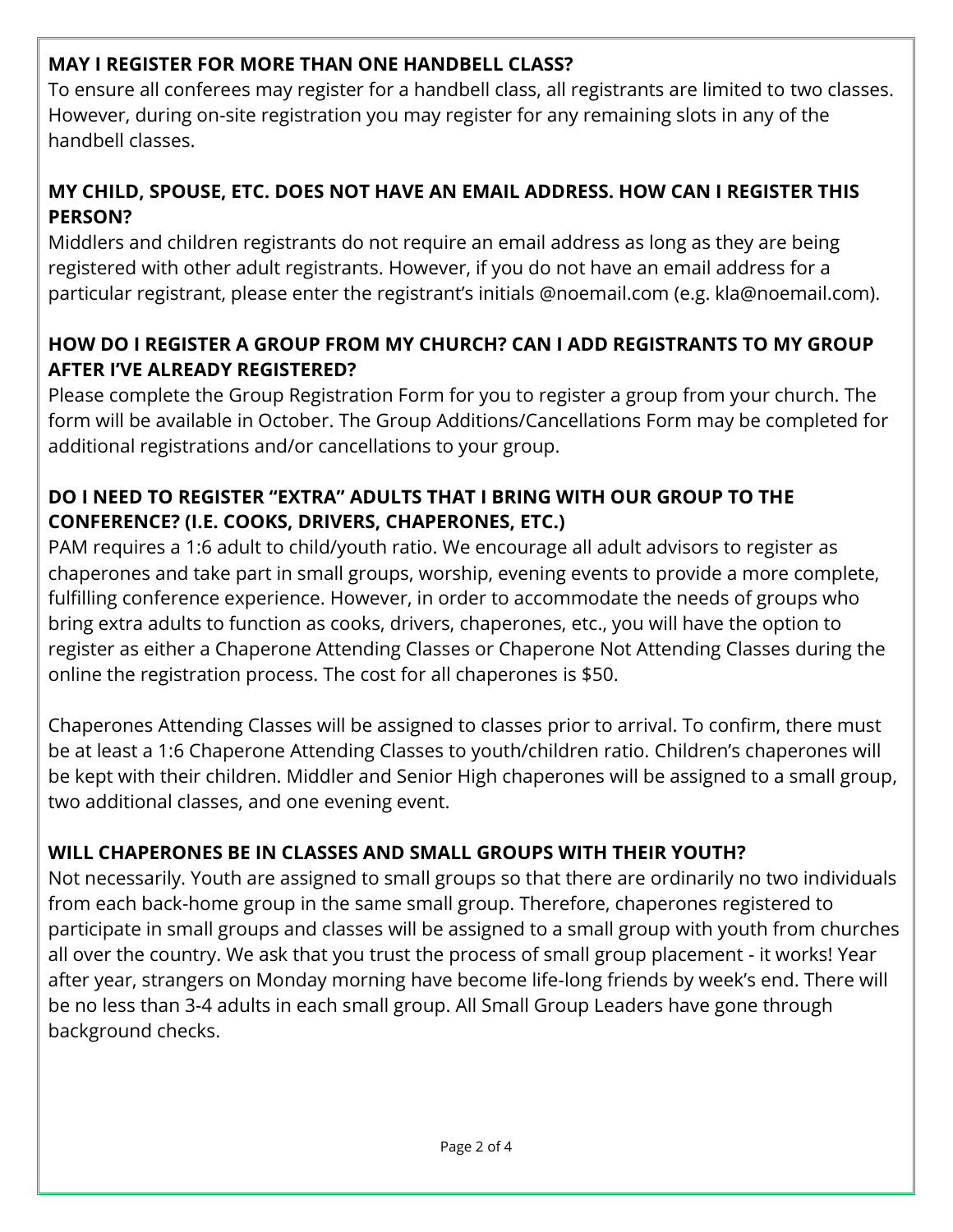#### **WHAT DO I DO WITH CHILDREN WHO ARE NOT OLD ENOUGH TO PARTICIPATE IN THE WORSHIP & MUSIC CONFERENCE?**

PAM's Worship & Music Conferences are designed for children exiting 3rd grade through adults. All ages are welcome to daily worship and evening conference events. You may register children who are not attending the conference for the Montreat Clubs & Child Care program. This program is available for children ranging from six months to  $12<sup>th</sup>$  grade. Evening childcare is available for children six months to completed first grade. *(Continued)*

Enrollment is limited. You must pre-register for this program to guarantee your space. Contact Montreat Conference Center for more information.

#### **DOES PAM HAVE A REFUND POLICY?**

All but \$50 of in-person registration fee may be refunded up to April 30<sup>th</sup>. On May 1<sup>st</sup> or later, no refunds will be issued without a doctor's note or changes occur on behalf of PAM or Montreat Conference Center that warrants altering the in-person conference due to COVID-19. All cancellation requests must be in writing and received via email (pam@travelink.com) or U.S. Mail (Presbyterian Association of Musicians, 404 BNA Dr. Suite 650, Nashville, TN 37217). Payments by check will be refunds after the conclusion of the conferences (by July 31<sup>st</sup>

The on-line conference registration is non-refundable as participants will have the option to livestream and have access to all event recordings throughout the remainder of the year.

#### **WHAT IF I NEED TO CANCEL HOUSING?**

- If you are staying in Assembly Inn, Winsborough, or Glen Rock Inn, you must contact **Montreat Conference Center** to cancel housing.
- If you are staying in Anderson, Howerton, or McGregor, please email **Montreat College** at [summerhousing@montreat.edu](mailto:summerhousing@montreat.edu) or call 828.669.8012 ext. 3821
- If you are staying in private housing, please see your housing confirmation for specific informationon cancellations.

#### **WHAT DO I DO WHEN I GET TO MONTREAT?**

Visit us at conference on-site registration which takes place at Upper Anderson in Montreat from 2:00pm- 5:30m and immediately after evening worship until 9:30pm. If you unable to arrive by 9:30pm on Sunday evening, stop by the PAM On-Site Office on Monday morning beginning at 7:30am. The office is located PAM Office located in the lower level of the Allen Building, Room C.

#### **WHERE DO I GO TO CHECK INTO MY HOUSING?**

- If you are staying in Assembly Inn, Winsborough, Glen Rock Inn, Chestnut Lodge, Hickory Lodge, or Reynolds Lodge, check-in at the Assembly Inn front desk. Pay your final balance at the front desk when you check in. Check-in begins at 3:00 PM.
- If you are staying in Montreat College housing (Anderson, Howerton, or McGregor), you will check-in to your housing in Upper Anderson Auditorium during Worship & Music Conference on-site registration.